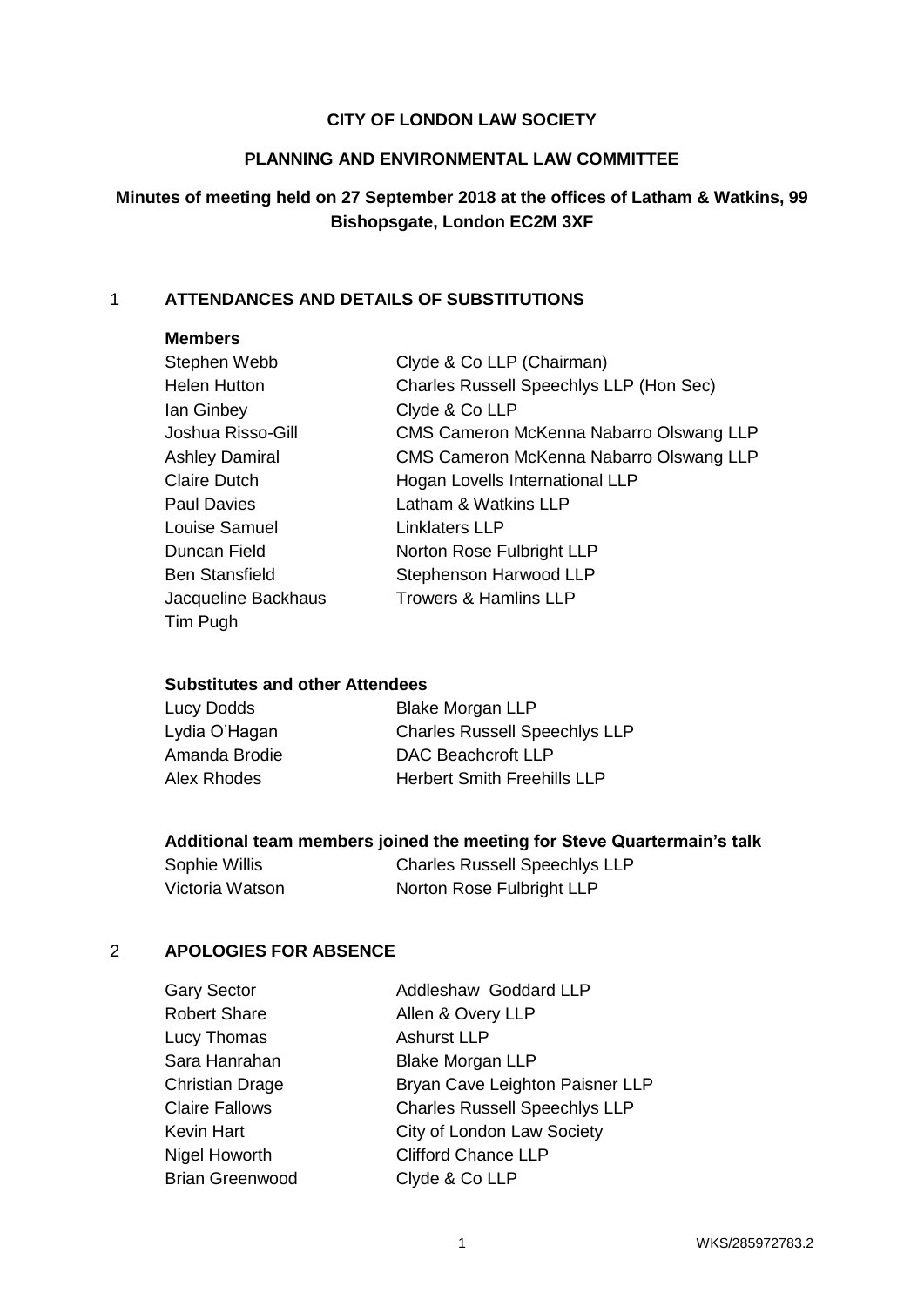| <b>Christopher Stanwell</b> | <b>DAC Beachcroft LLP</b>          |
|-----------------------------|------------------------------------|
| John Bowman                 | <b>FieldFisher LLP</b>             |
| <b>Matthew Evans</b>        | <b>Forsters LLP</b>                |
| <b>Matthew White</b>        | <b>Herbert Smith Freehills LLP</b> |
| <b>Richard Keczkes</b>      | Slaughter and May                  |
| Valerie Fogleman            | Stevens & Bolton LLP               |
| Romola Parish               | <b>Travers Smith LLP</b>           |
| <b>Rupert Jones</b>         | Weil Gotshal & Manges (London) LLP |
|                             |                                    |

### 3 **MINUTES APPROVED**

The minutes of the last meeting were approved, subject to Paul wishing to come back with some changes to the environmental update (subsequently inserted).

### 4 **ITEMS NOT ON THE AGENDA**

Stephen reported that he had attended the CLLS meeting of Committee chairmen. They had discussed how to engage more widely, such as encouraging other members of CLLS Committees to attend CLLS events.

He asked for invitations to various CLLS events to go to all on this Committee.

- The next dinner will be on [21] January. [*Kevin Hart to confirm details*]

It was noted that Rupert Jones is currently the Master of the Solicitors' Company.

The Committee asked if the note on mortgagees could now be circulated beyond this Committee. Alex Rhodes explained that it is still waiting for the approval of Allen & Overy to release. She will ask Rob what is happening in that respect.

### 5 **PLANNING ISSUES**

### 5.1 **Draft revised NPPF consultation**

Those on the Committee who had contributed to the consultation responses were thanked.

# 5.2 **Section 106 planning obligations and the community infrastructure levy consultation**

Again, those who had contributed to the consultation responses were thanked.

### 5.3 **NPPF2**

The effect of the revised NPPF ("**NPPF2**") was discussed. Paragraph 49 – prematurity was considered to be safer than the drafting in the previous NPPF.

It is still too early for much practical application.

The challenge by Friends of the Earth ("**FoE**") is progressing. FoE is asserting that the Government should carry out an SEA of the new framework policies.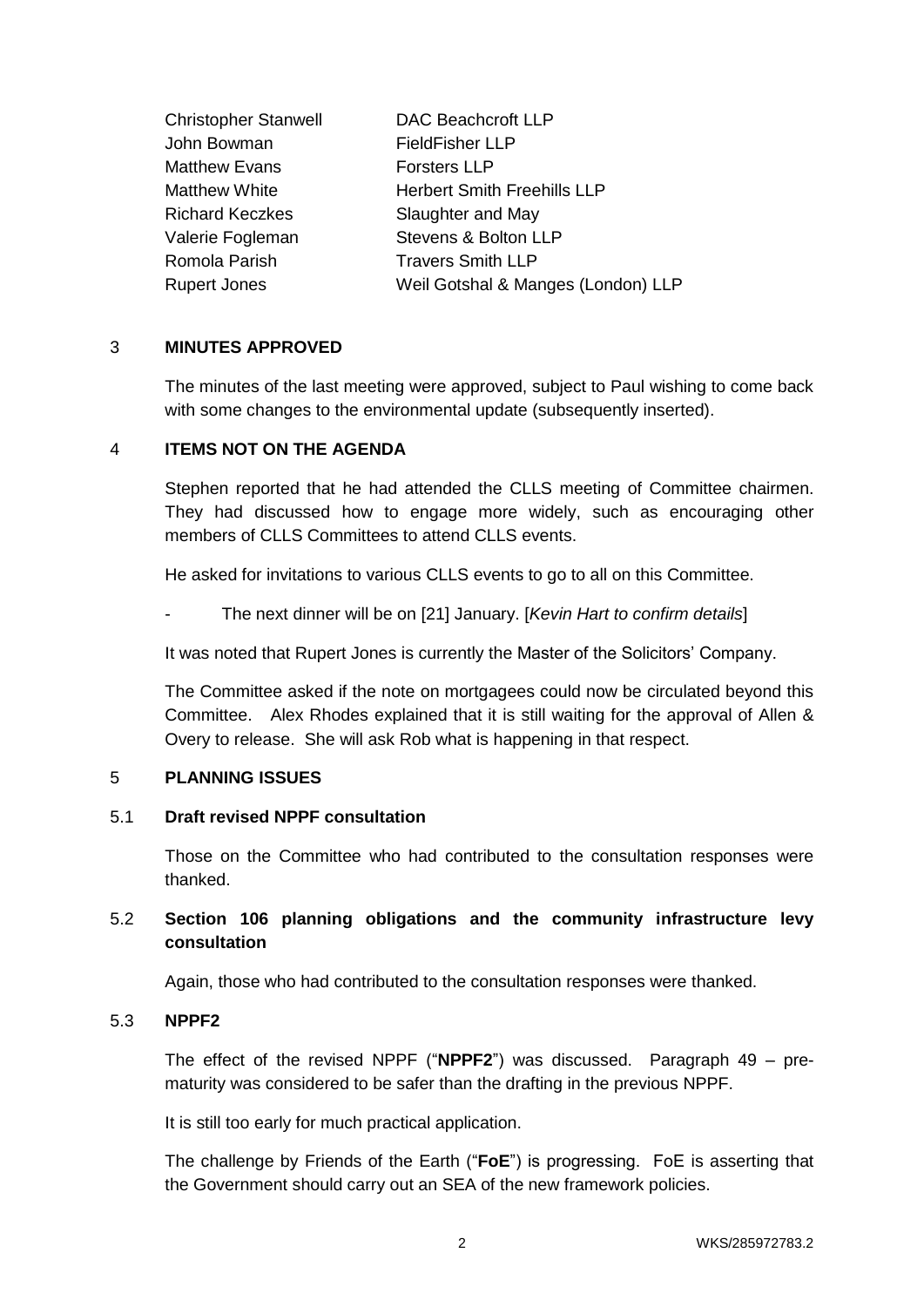Councils are apparently still referring to the old paragraph references - from NPPF1.

For existing appeals and cases where no decision has been made, additional representations are being accepted. As an example, the Chiswick Curve appeal which had concluded on 6 July 2018, was reopened for additional representations to be made after the NPPF2 was published. The new comments related to issues such as air quality in NPPF2.

Generally the Committee considered that NPPF2 is more developer friendly than NPPF1 was.

## 5.4 **NPPG2 – elements which have been published so far.**

The Chairman asked the Committee to review the new guidance by the next meeting (and more should be published by then).

A working group was formed to look at the new NPPG, comprising Ben Stansfield, Ian Ginbey and Stephen Webb.

### 5.5 **New London Plan – EiP letter.**

The Chair mentioned that the date for examination of the new London Plan (issued on 13 August 2018) is in January 2019.

London First is running a series of round tables sessions on the draft Plan - dividing it up into smaller chunks.

It was noted that air quality policies in the new Plan are somewhat vague. There is a requirement that development must be air quality positive on opportunity sites. This will involve undertaking positive measures to create neutrality.

The Committee considered that the reference to WHO guideline targets for particulate matter would probably be ripe for challenge by FoE!

5.6 At the Residential Viability & Planning seminar (earlier in the day on 27 September), it was admitted that there was no Parliamentary time for the CIL review.

Liz Peace's team's proposals would need primary, not just secondary, legislation to implement and there will be no time for that in the current Brexit-led regime.

### 6 **ENVIRONMENTAL ISSUES**

Paul Davies discussed four main environmental topics:

6.1 There was an Environmental sub-group meeting at Slaughter and May recently. The Green Investment Group is the new name for Green Investment Bank. James Stacey of ERM discussed the sustainability and Equator principles, which are creeping into all aspects of what do – ie in the Regulatory sphere, as well as transactions, etc.

There is already a Government consultation proposing that a new environmental body is formed after Brexit occurs. The Environment sub-group had discussed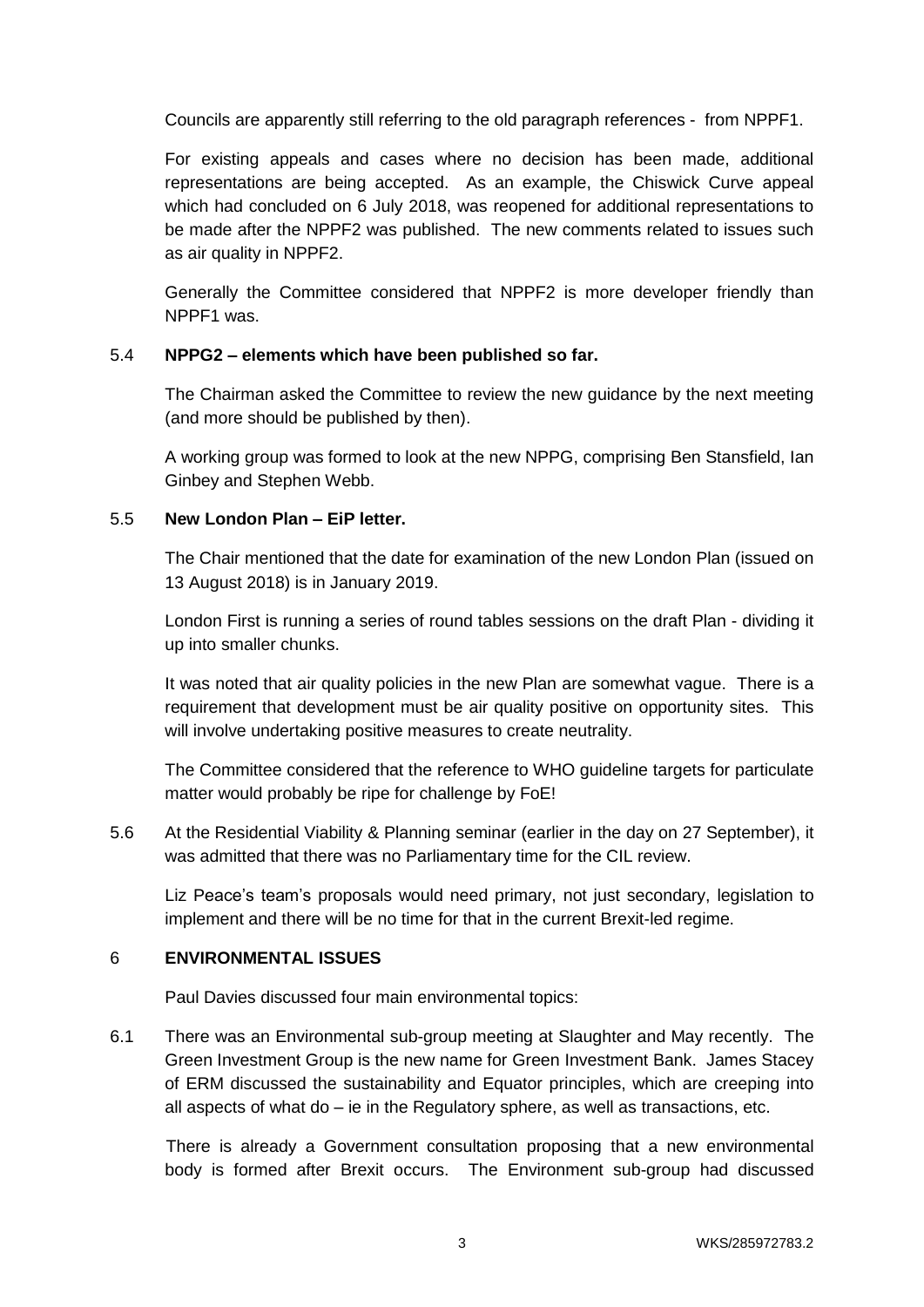making a joint submission in response to this consultation with UKELA, but it was too complicated to organise. The Consultation closed in August 2018. UKELA considered a series of options in its response. This response is now being considered by others.

6.2 In the Courts, the parent/subsidiary relationship has come to the fore again.

Many of the cases being considered are in Africa. This issue is not about piercing the corporate veil, but that a parent company has a duty of care to the subsidiary.

Leigh Day is actively bringing different cases to the Courts. Paul said he is expecting the issue to go up to the Supreme Court soon. It will be significant if judgment is made on the parent/subsidiary relationship. The implications would be very wide, especially for companies with subsidiaries in Africa, etc.

- 6.3 Plastics on 28 May 2018, the European Commission issued its draft Directive on reduction of plastics products. The breadth of the Directive is very wide. This is going to force a behavioural change which has already started to take place. Those clients who are in the plastics sector are concerned. There is currently lots of lobbying taking place in Brussels.
- 6.4 Landfill/mining sites

Many are starting to look at such sites differently. These may prove to be valuable revenue streams. Companies are currently identifying which ones should provide the best opportunities. The most interesting trial site is in Belgium.

6.5 The next meeting is scheduled for 28th November.

### 7 **AOB**

7.1 The Emily Shirley and Michael Rundell case relating to the air quality issue was in the Court of Appeal last week. This is a challenge to a 4,000 unit extension in Canterbury by two local residents. The Secretary of State had refused to call in the development plans on air quality directive grounds.

Leigh Day launched a challenge, with Robert McCracken QC as counsel. He stated that the Secretary of State had no discretion to refuse to call it in. He stated that where there is an exceedance of levels under the Directive, there is a duty to call it in. Surprisingly FoE did not intervene in this case itself, but it is now helping with it. Judgment is due before Christmas. (The Right Hon Lord Justice) Keith Lindblom heard the case in the Court of Appeal. If the appeal is allowed, there will be severe implications for all cases with air quality issues in the future.

The new cost protection rules have been applied in this case. A schedule of means has been submitted to the Court and the claimants' liability is capped.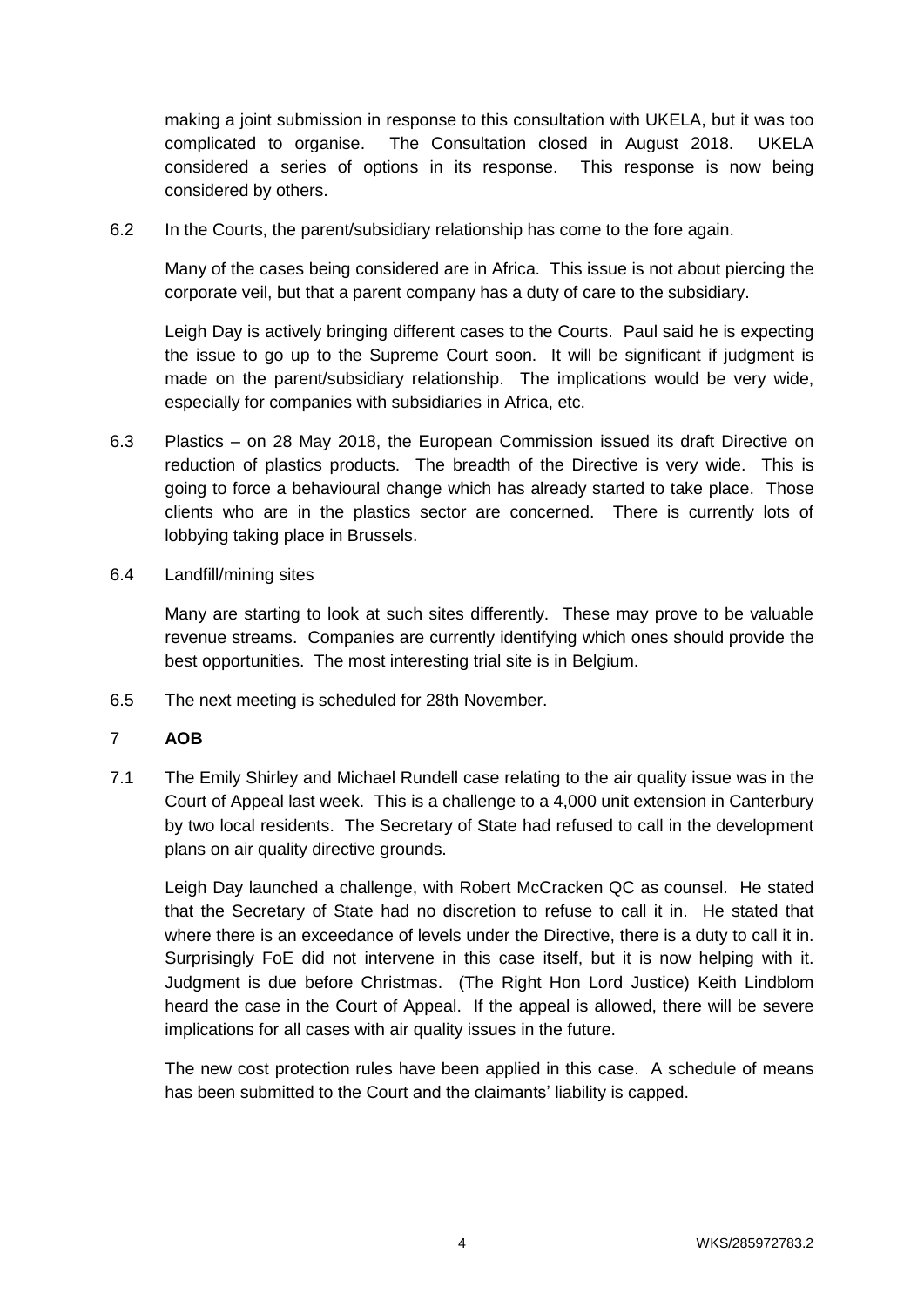- 7.2 The Committee discussed many ideas for future meetings/greater engagement by Committee Members:
	- The Committee should share knowhow/experiences more than currently. We should be more proactive in public facing events, such as taking part in TCPA consultations;
	- We should draft a back of Planning Magazine style feature providing lessons learned by Committee members;
	- Paul D suggested we should provide legal updates and we should invite controversial speakers in to address us/stir things up. To initiate this idea, Paul agreed to invite ClientEarth to the next meeting to address us;
	- Tim Pugh discussed the Land Value Capture issue which is currently on the planning agenda. Should we engage proactively with that issue – such as contact someone in Treasury? There may be something in the autumn Budget on it. We should put that on the agenda for our next meeting. An expert group from the Committee should be formed to discuss this issue. Duncan Field suggested that a cross-Committee Group – our Committee joining with the tax committee should consider it together. Whichever party is in power in the future (post Brexit) will undoubtedly have to consider this issue;
	- Under the educational element of Committee barristers should be invited to our meetings to speak on topical issues/on a recent case;
	- We should have more contact with PEBA and PINS in the future. All Members on the Committee are involved in appeals, so this should be useful for all of us;
	- We should increase the visibility of the public face of the Committee, ie we should issue press releases etc, and reach out more to the planning world. This could for example be in a similar way to Simon Ricketts' weekly blog;
	- Louise Samuel enjoyed the Historic England presentation and suggested that we should invite other similar organisations and societies to speak to us;
	- The POS is keen to engage with our Committee. We should also invite the chairs of the planning teams in London to our meetings – for example John Walker of Westminster would probably be interested in attending; and
	- A member of the EA spoke to the Environmental Sub-Committee recently, which involved a candid discussion. We should invite in organisations alongside which we are working. That would be helpful for both parties. We should set up a programme of such external speakers.

Best wishes were sent by the Committee to Valerie Fogleman after her accident and all are hoping for her swift recovery.